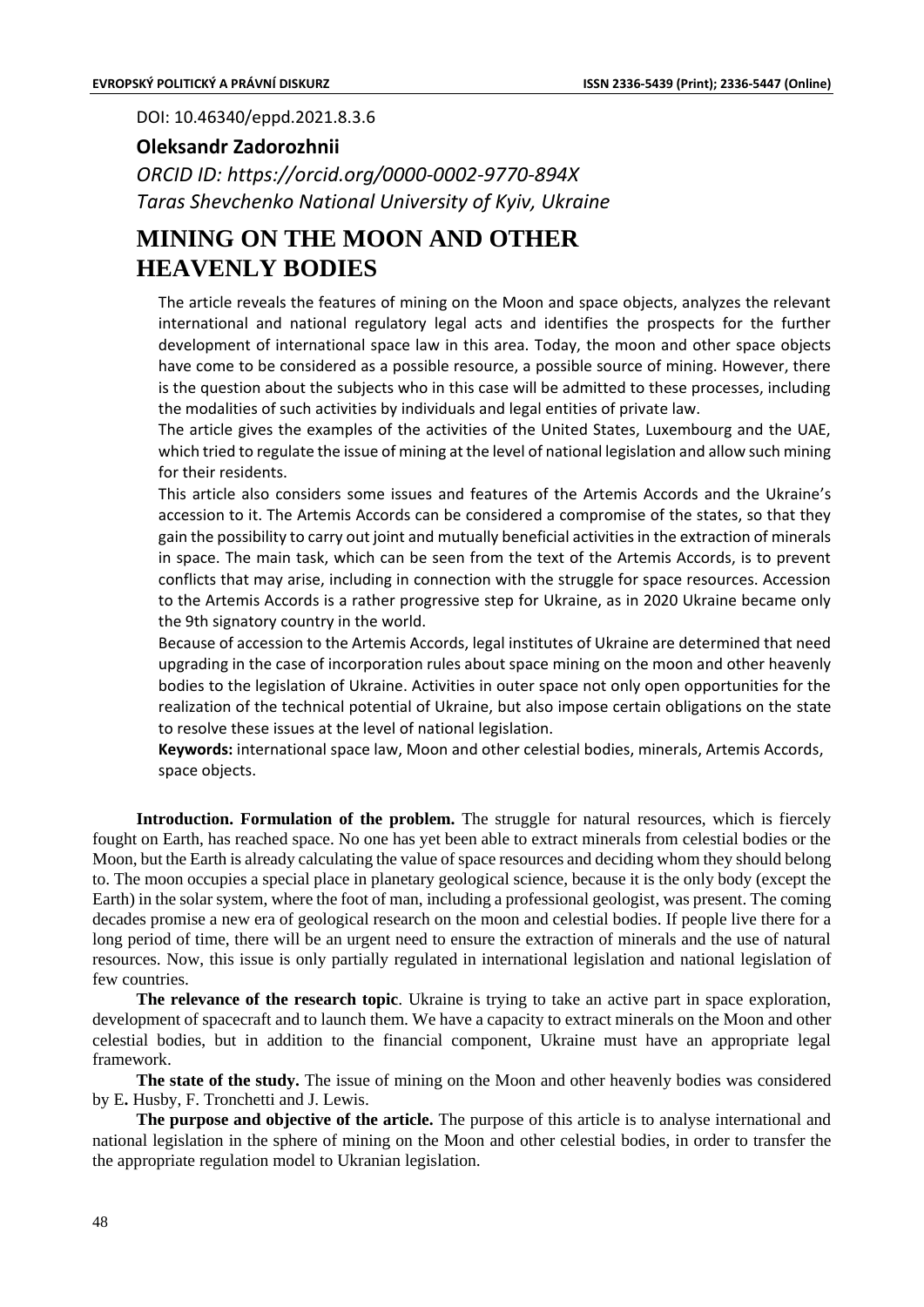**Statement of the main material**. Outer space and celestial bodies have the status of "res communis" in accordance with international law. Res communis means an area of territory that is not subject to legal title of any state<sup>1</sup>.

The first "rigid" international legal document, which enshrined the principle of res communis, was the Space Treaty of 1967<sup>2</sup> (hereinafter – the Treaty), Article II of which states: "Outer space, including the Moon and other celestial bodies, is not subject to national appropriation neither by declaring sovereignty over them, nor by use or occupation, nor by any other means". Thus, the Treaty declares the unsuitability in space law of a customary rule that allows the acquisition of rights to "no man's land" (Terra nullius) as a result of its discovery, occupation and effective possession. The drafters of the Treaty believed that this would promote equal cooperation between states and save space from becoming a military training ground and a theater of conflict.

However, immediately after the adoption of the Treaty, the formal and legal shortcomings of the document were revealed, and scholars began to find "gaps" in the seemingly unambiguous wording. This applies, first of all, to the understanding of the essence of the term "national appropriation": many researchers have considered "national" as a synonym for "state" and concluded that private entities are free to acquire property rights in outer space.

Some authors (mainly from the USA) compared the text of Article II of the Treaty with the provisions of Article 11.3 of the 1979 Moon Agreement<sup>3</sup> (hereinafter – the Agreement), which explicitly forbids the acquisition of ownership of the surface or subsoil of the Moon and also for zones on its surface or subsoil or natural resources to "… including … non-governmental organizations or ... individuals ". According to these scholars, the developers of the Agreement thus tried to fill the "gap" of Article II of the Treaty. At the same time, neither the United States, nor the Soviet Union, nor many other countries have become parties to the Agreement, which means that the only binding requirement for them is Article II of the Treaty, i.e. their individuals and legal entities are not subject to any restrictions on ownership in space.

However, most lawyers believe that the provisions of Article II also apply to the activities of private entities.

In support of this position, the text of Article II is usually analyzed in the light of Article VI of the Treaty, which contains the term "national activity", which includes the activities of private entities. It is logical to conclude that the term "national" is used throughout the text of the Treaty in the same sense.

Some authors refer to the fact that natural and legal persons, in order to fall under the principle of prohibition of national appropriation<sup>4</sup>, should not be explicitly mentioned in the text of Article II: according to Article VI of the Treaty, private entities can only carry out space activities "… with the permission of ... the relevant state." But if the state is banned from certain activities, how can it allow its private entities to conduct it?

There is another point of view, according to which the prohibition of "national appropriation" implies the prohibition of private appropriation, which cannot exist independently of the state. Indeed, the essence of the law is to authorize and provide it with the state, and hence the assignment of space by individuals and legal entities in any case will be carried out with the permission of the state, i.e. a violation of Article II of the Treaty.

The fact is that during the creation of the Treaty – in the  $1960s$  – the only possible subjects of space activities were states: individuals and legal entities then did not participate in any space project. Thus, the creators of the Treaty simply did not see the point in mentioning private entities in the text of Article  $II<sup>5</sup>$ .

<sup>1</sup> Grant, J. P., Barker, J. C. (ed.) (2009). Res communis. *Encyclopaedic Dictionary of International Law* <https://www.oxfordreference.com/view/10.1093/acref/9780195389777.001.0001/acref-9780195389777-e-

<sup>1964?</sup>rskey=vEq39g&result=4> (2021, May, 14).

<sup>2</sup> *Договір про принципи діяльності держав по дослідженню і використанню космічного простору, включаючи Місяць та інші небесні тіла, 1967* (ООН). *Офіційний сайт Верховної Ради України*

<sup>&</sup>lt;https://zakon.rada.gov.ua/laws/show/995\_480#Text> (2021, May, 14).

<sup>3</sup> Husby, E. (1994). Sovereignty and Property Rights in Outer Space. *Journal of Intellectual Property Law&Practice, 3*, 359.

<sup>4</sup> Lewis, J., Lewis, C. (2005). A Proposed International Legal Regime for the Era of Private Commercial Utilization of Space. *The George Washington International Law Review,* 745.

<sup>5</sup> Tronchetti, F. (2008). The Non-Appropriation Principle as a Structural Norm of International Law: a New Way of Interpreting Article II of the Outer Space Treaty. *Air&Space Law, XXXIII/3*, 281.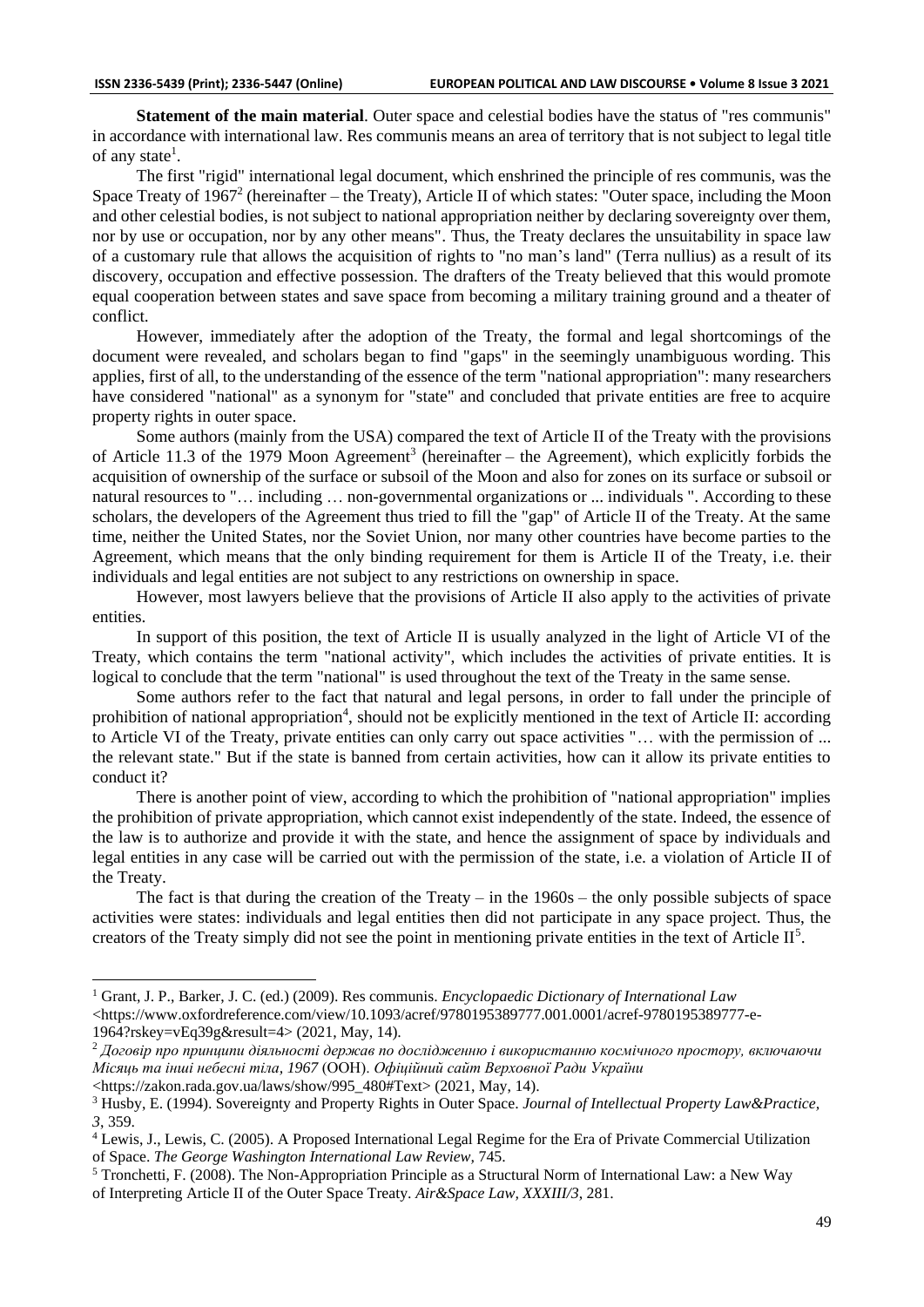With regard to national legislation in this area, on April 6, 2020, US President Donald Trump signed a decree authorizing the extraction of minerals on the moon by future US space missions. It states that the United States does not need direct permission stipulated in international agreements to extract minerals from other celestial bodies, because the United States does not consider space as a global area for mineral resources<sup>1</sup>.

The signing of the decree is associated with the depletion of mineral resources on Earth. Also, to live and explore the Moon and celestial bodies, one will need to use the mineral resources of the moon and celestial bodies. This is a real situation. For example, the European Space Agency plans to land a spacecraft at the lunar South Pole in 2022 to drill a well in the subsoil in search of frozen water in the pores or even clean ice and other volatile compounds<sup>2</sup>.

According to P.K. Bern, an associate professor of planetary geology at North Carolina State University, the moon is not a particularly valuable place for the extraction of precious metals such as gold, platinum or rare earth elements. This is due to the process of differentiation, in which relatively heavy materials sink and lighter materials rise when a planetary body partially or almost completely melts. In general, most of the moon's heavy and precious metals are probably deep in the mantle or even in the core, where it is impossible to  $access<sup>3</sup>$ .

As for international legal regulation in this area, on November 13, 2020, Ukraine became the ninth country in the world after the United States, Great Britain, the United Arab Emirates, Luxembourg, Japan, Italy, Canada and Australia, which signed the Agreement on implementation of the NASA Artemis program (Artemis Accords). They outline the principles of interaction in the exploration and peaceful use of the Moon, Mars, comets and asteroids. The Russian Federation and China have refrained from signing.

These Accords is primarily intended to formalize the principles of research and economic activity of states in outer space, where the main reference point is the beginning of activities in deep space. The Accords outline 10 principles of space activities: peaceful activities, transparency, interoperability (functional interaction), emergency assistance, spacecraft registration, publication of scientific data, preservation of space heritage, extraction of space resources, conflict prevention and counteraction to the formation of space. The Accords are designed to ensure the practical functionality of the provisions of the Treaty on the Principles Governing the Exploration and Use of Outer Space, including the Moon and Other Celestial Bodies (1967).

The Artemis Accords do not contain a reference to the Agreement on the Activities of States on the Moon and Other Celestial Bodies (1984), as the United States did not sign the latter. However, as was mentionad before, in 2020 D. Trump signed an order to support commercial extraction of resources on the moon and other celestial bodies and stressed that the United States refuses to consider the resources of the Moon and other celestial bodies to be the property of mankind (as actually declared by the Moon Agreement) and seeks to spread this approach to other states.

Section 11 of Accords "Conflict Prevention" defines the concept of "safety zones" around areas where activities are conducted, which could potentially lead to harmful interference in other activities. These zones will be created, changed and developed depending on the status of a particular activity. The first reaction of the international community was the question of whether security zones will not turn into attempts to establish national sovereignty on celestial bodies, which is prohibited by Art. 2 of the Space Treaty. However, the answer to this question depends on the scale of the activity that will be carried out by one or another subject of space activity on the celestial body.

Formally, the drafters of the Accords answered this question by stating in paragraph 11 of Section 11 the obligation to respect the principle of free access to all areas of celestial bodies and all other provisions of the Space Treaty when they use security zones. However, paragraph 4 states that the signatories undertake to refrain from any harmful interference with each other's use of outer space.

Section 10 "Space Resources" declares that the extraction and use of space resources from the surface or subsoil of the Moon, Mars, comets or asteroids must be carried out in a manner consistent with

<sup>1</sup> The Office of the Federal Register (2020). *Encouraging International Support for the Recovery and Use of Space Resources* <https://www.federalregister.gov/documents/2020/04/10/2020-07800/encouraging-international-supportfor-the-recovery-and-use-of-space-resources> (2021, May, 14).

<sup>2</sup> Moneycontrol (2020). *US President Donald Trump signs executive order to mine on the Moon*

 $\lt$ https://www.moneycontrol.com/news/world/us-president-donald-trump-signs-executive-order-to-mine-on-the-moon-5146281.html> (2021, May, 14).

<sup>&</sup>lt;sup>3</sup> EarthSky (2019). *Voices Mining the moon* <https://earthsky.org/space/how-to-mine-the-moon> (2021, May, 14).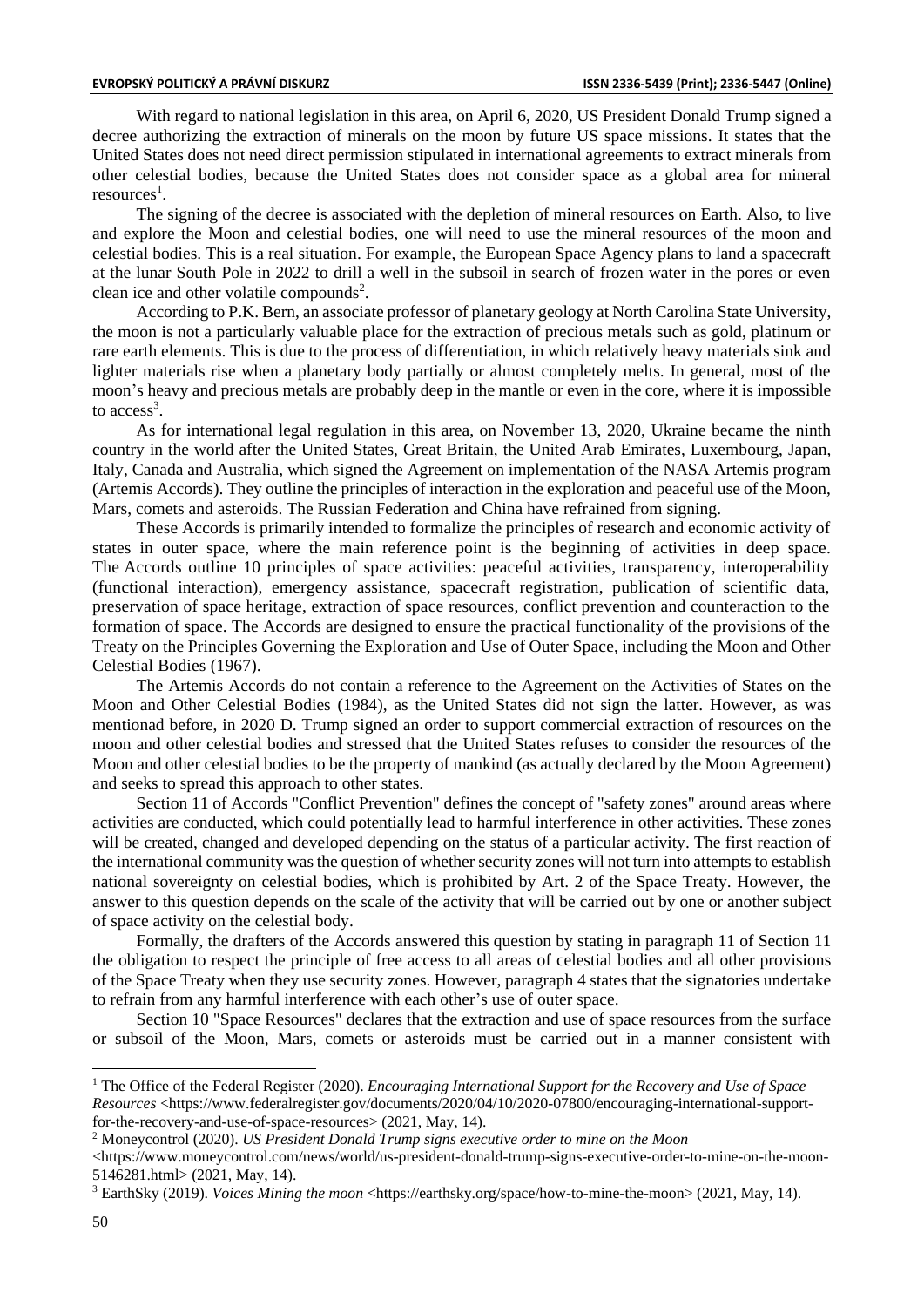the provisions of the Outer Space Treaty, and the extraction of space resources is not a national appropriation under Article 2 about space<sup>1</sup>.

Neither the Artemis Accords nor the Outer Space Treaty contain direct prohibitions on the establishment of ownership of space resources. This means that the general recognition by all signatories of the legality of exploitation and subsequent recognition of the right of ownership of space resources is a kind of legal precondition for participation in the Artemis Program. It is noteworthy that the three signatory states to the Accords have settled in advance the issue of commercial extraction of minerals on celestial bodies. These are the United States (Law on Competition in Commercial Space Launches, 2015), Luxembourg (Law on Space Resources, 2017) and the UAE (Federal Law  $\text{N}$ <sup>0</sup>12, 2019)<sup>2</sup>.

However, Australia is currently the only signatory to the Artemis Accords, which is also a signatory to the Agreement on the Activities of States on the Moon and Other Celestial Bodies (1979). St. Article 11 of this Agreement establishes that the Moon and its natural resources are the common heritage of mankind, and that the Moon's subsoil, parts of its surface or subsoil or natural resources may not be owned by any State, international intergovernmental or non-governmental organization, national organization or nongovernmental institution or any individual<sup>3</sup>.

For Ukraine, the signing of the Artemis Accords is gaining new relevance also for the reason that this step will be a prerequisite for further conclusion of the Framework Agreement between the Cabinet of Ministers of Ukraine and the US Government on cooperation in space exploration and use (previous Framework Agreement of March 31, 2008 expired on January 22, 2019). In terms of structure and content, the Accords are a protocol of intent (or memorandum).

The legal question of how Ukraine can accede to these Accords now arises. In accordance with paragraph 1 of Art. 9 of the Constitution of Ukraine, part of the national legislation of Ukraine are those international treaties, the binding nature of which was approved by the Verkhovna Rada of Ukraine<sup>4</sup>. At the same time, paragraph 2 of Art. 9 of the Law of Ukraine "On International Treaties of Ukraine" stipulates that ratification is subject in particular to political treaties (such as cooperation)<sup>5</sup>. In this context, it should be recalled: Section 1 of the Accords itself declares that accession to the Accords constitutes a political commitment to the principles described therein, and Section 13 does not provide direct guidance on how States may agree to be bound by the Agreement<sup>6</sup>.

Thus, the way in which Ukraine agrees to be bound by the Artemis Accords will depend on the following factors:

1. in which manner the states shall express its agreement to be bound by these Accords (Article 8 of the Law of Ukraine "On International Treaties of Ukraine");

2. whether the Accords will be subject to ratification depending on the level of the signatory on the Ukrainian side (interinstitutional agreement; agreement on behalf of the Government of Ukraine; agreement in the form of the Decree of the President of Ukraine – in accordance with Articles 12-13 of the Law of Ukraine "On International Treaties")<sup>7</sup>.

For Ukraine, accession to the Artemis Accords is a significant step that allows it to fully demonstrate all the accumulated technical potential. In particular, to offer for the implementation of the Artemis Program its own concept of research and industrial base on the Moon developed by the Design Bureau "South", as well as other examples of space technology.

However, further agreements, which will be concluded by Ukraine, should clearly define its rights and obligations in the framework of such cooperation. Specialists in commercial law, private international law,

<sup>7</sup> *Закон України Про міжнародні договори України, 2004* (Верховна Рада України). *Офіційний сайт Верховної Ради України* <https://zakon.rada.gov.ua/laws/show/1906-15#Text> (2021, May, 14).

<sup>&</sup>lt;sup>1</sup> NASA (2020). *The Artemis Accords* <https://www.nasa.gov/specials/artemis-accords/img/Artemis-Accords-signed-13Oct2020.pdf> (2021, May, 14).

<sup>&</sup>lt;sup>2</sup> EarthSky (2019). *Voices Mining the moon* <https://earthsky.org/space/how-to-mine-the-moon> (2021, May, 14).

<sup>&</sup>lt;sup>3</sup> NASA (2020). *The Artemis Accords* <https://www.nasa.gov/specials/artemis-accords/img/Artemis-Accords-signed-13Oct2020.pdf> (2021, May, 14).

<sup>4</sup> *Конституція України, 1996* (Верховна Рада України). *Офіційний сайт Верховної Ради України*

 $\lt$ https://zakon.rada.gov.ua/laws/show/254%D0%BA/96-%D0%B2%D1%80> (2021, May, 14).

<sup>5</sup> *Закон України Про міжнародні договори України, 2004* (Верховна Рада України). *Офіційний сайт Верховної Ради України* <https://zakon.rada.gov.ua/laws/show/1906-15#Text> (2021, May, 14).

<sup>6</sup> NASA (2020). *The Artemis Accords* <https://www.nasa.gov/specials/artemis-accords/img/Artemis-Accords-signed-13Oct2020.pdf> (2021, May, 14).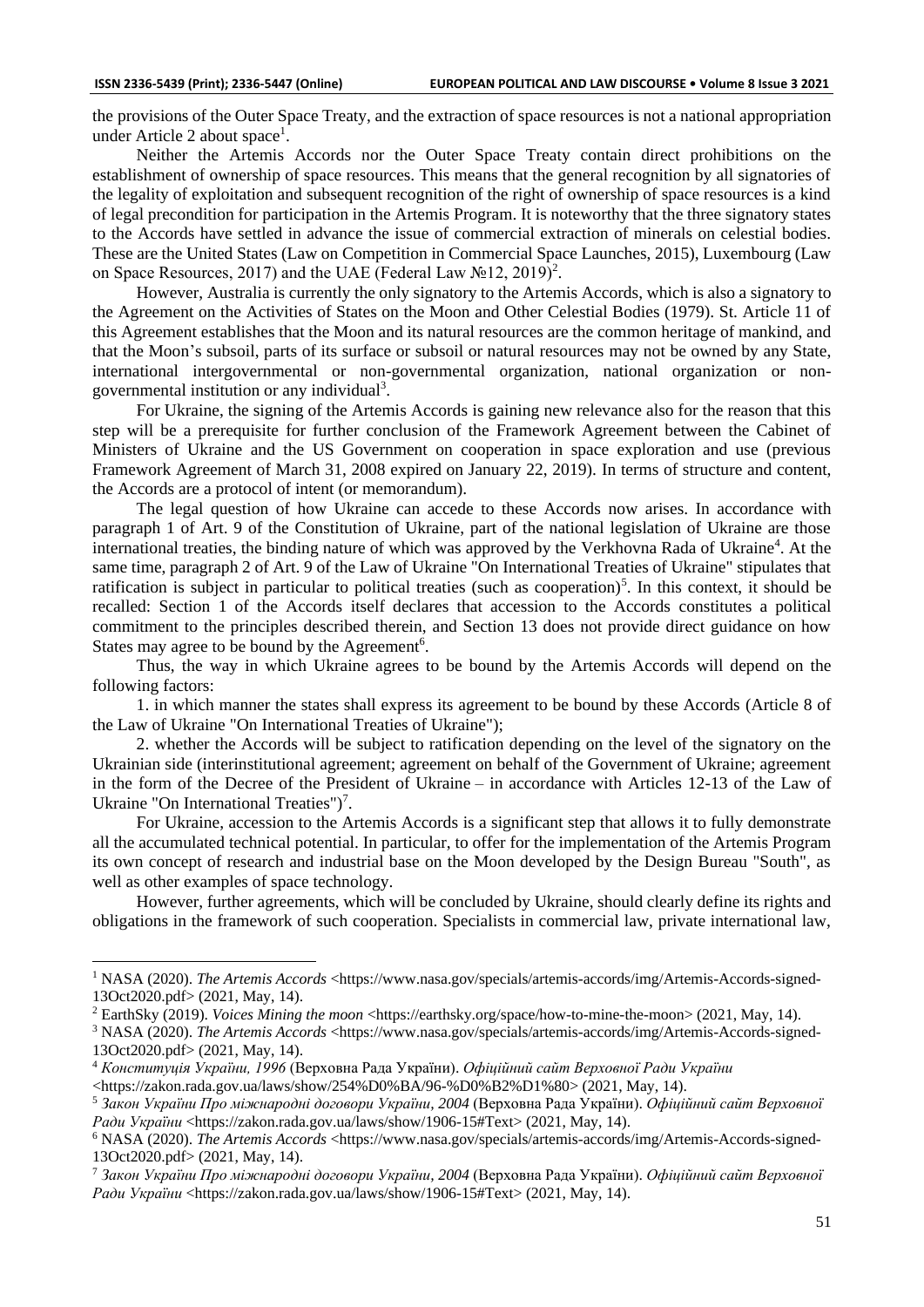international space law and many other legal practices should be involved in the preparation and examination of such international agreements in order to prevent potential risks and inconsistencies.

**Conclusions.** International space law as a separate branch was developed in the era of space conquests between the 1960s and 1970s. Its first binding manifestation was the 1967 Outer Space Treaty, or, in its entirety, the "Treaty on the Principles Governing the Study and Use of Outer Space, Including the Moon and Other Celestial Bodies," which is based on the principle of freedom to explore and use space, which is "the property of all mankind." Thus, space exploration and use can only be done for peaceful purposes.

The signatory states undertake to establish an international regime to regulate the development of the natural resources of the Moon and other celestial bodies when possible. In particular, it should ensure an equal distribution among all States Parties of the profits from these resources, paying particular attention to the interests and needs of developing countries.

A space law passed in November 2015 in the United States allows US citizens to fully develop space resources, including ownership, ownership, transportation, use, and sale. The United States believes that such activities do not violate the principles of the Outer Space Treaty because American citizens will not own the celestial bodies themselves, but only the resources after extraction. At the same time, many experts believe that the agreement may allow the appropriation of resources of celestial bodies.

It is problematic to make a clear decision in this legal dispute. The issue of space natural resource development did not exist in the era of the Space Treaty, and its brief wording does not allow to adress topical legal issues.

In 2017, Luxembourg followed the path of the United States and passed a law that openly allows the possession of space resources. In February 2020, a similar step was taken by the UAE, a player gaining strength in the space industry.

Different states, in turn, hold completely different points of view: some are strongly opposed to national initiatives to unilaterally regulate such activities. This inability to launch a multilateral regulatory initiative can be traced to all the new space issues that leave room for national initiatives and a one-sided approach.

Especially since in the US, the work is only gaining momentum: in 2020, a presidential decree was signed, which confirms the space law of 2015 and the right of American citizens to own space resources. It also expressed its intention to reach a common position on the use of space resources and to sign relevant agreements with partner countries. A few days later, all this was reflected in the Artemis Accords initiative, which provides for the signing of bilateral agreements between the United States and partners to approve the general principles of exploration and use of the Moon and, in the long run, Mars. These Accords will undoubtedly be a prerequisite for the participation of states in the American program. As for the role of the Artemis Accords, their main purpose is to confirm the readiness of the counterparties to work together on the basis of the principles set out in the Accords. For Ukraine, accession to the Artemis Accords is a significant step that allows it to fully demonstrate all the accumulated technical potential. In particular, to offer for the implementation of the Artemis Program its own concept of research and industrial base on the Moon developed by the Design Bureau "South", as well as other examples of space technology.

## **References:**

- 1. Grant, J., P., Barker, J. C. (ed.) (2009). Res communis. *Encyclopaedic Dictionary of International Law* <https://www.oxfordreference.com/view/10.1093/acref/9780195389777.001.0001/acref-9780195389777-e-1964?rskey=vEq39g&result=4> (2021, May, 14). [in English].
- 2. *Dohovir pro pryntsypy diyalnosti derzhav po doslidzhennyu i vykorystannyu kosmichnoho prostoru, vklyuchayuchy Misyats ta inshi nebesni tila, 1967* (OON) [Treaty on the Principles Governing the Study and Use of Outer Space, including the Moon and Other Celestial Bodies, 1967 (UN)]. *Ofitsiynyy sayt Verkhovnoyi Rady Ukrayiny*  [Official site of the Verkhovna Rada of Ukraine] <https://zakon.rada.gov.ua/laws/show/995\_480#Text> (2021, May, 14). [in Ukrainian].
- 3. Husby, E. (1994). Sovereignty and Property Rights in Outer Space. *Journal of Intellectual Property Law&Practice, 3*, 359. [in English].
- 4. Lewis, J., Lewis, C. (2005). A Proposed International Legal Regime for the Era of Private Commercial Utilization of Space. *The George Washington International Law Review,* 745. [in English].
- 5. Tronchetti, F. (2008). The Non-Appropriation Principle as a Structural Norm of International Law: a New Way of Interpreting Article II of the Outer Space Treaty. *Air&Space Law, XXXIII/3*, 281. [in English].
- 6. The Office of the Federal Register (2020). *Encouraging International Support for the Recovery and Use of Space Resources* [<https://www.federalregister.gov/documents/2020/04/10/2020-07800/encouraging-international](https://www.federalregister.gov/documents/2020/04/10/2020-07800/encouraging-international-support-for-the-recovery-and-use-of-space-resources)[support-for-the-recovery-and-use-of-space-resources>](https://www.federalregister.gov/documents/2020/04/10/2020-07800/encouraging-international-support-for-the-recovery-and-use-of-space-resources) (2021, May, 14). [in English].